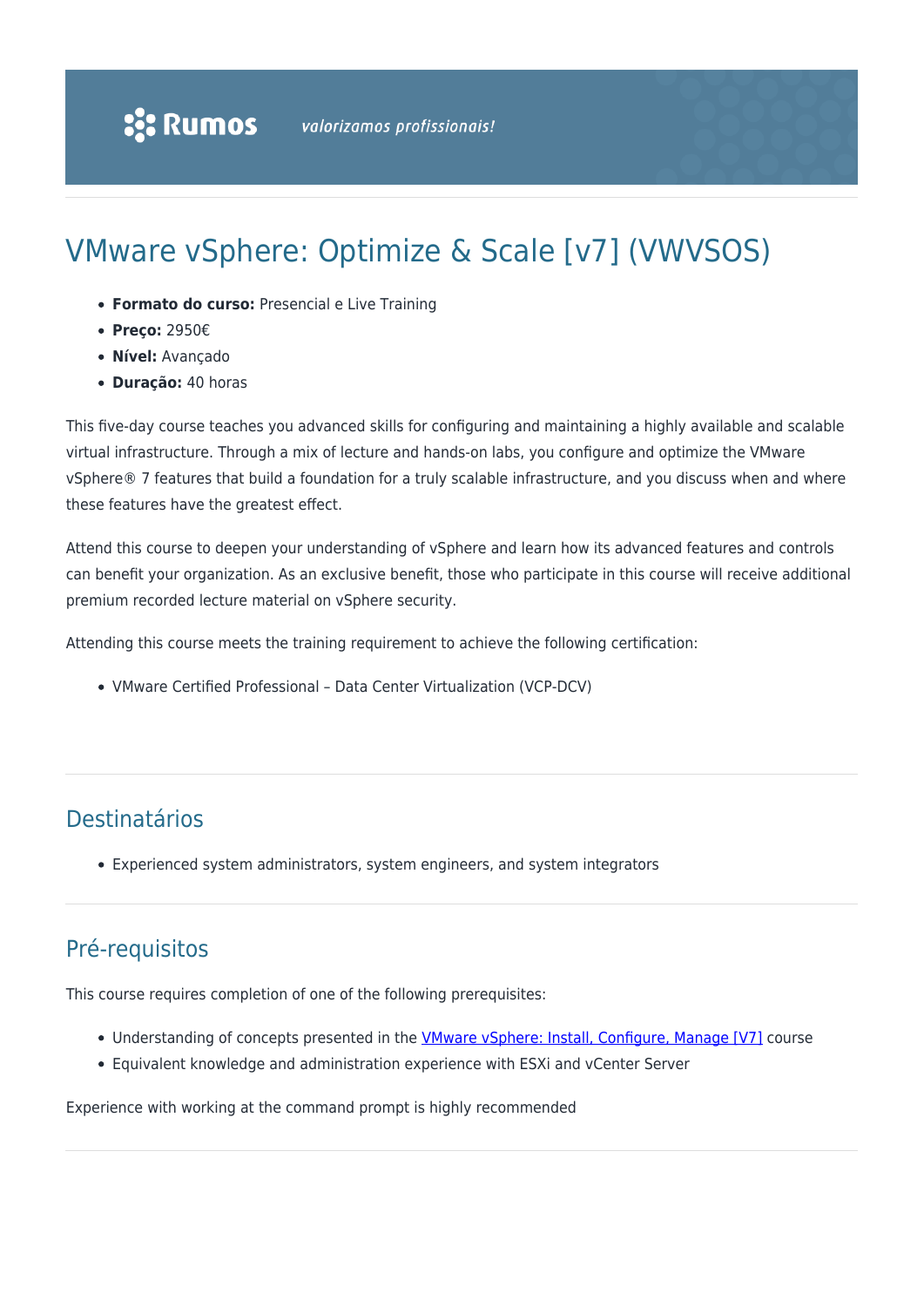## **Objectivos**

By the end of the course, you should be able to meet the following objectives:

- Configure and manage vSphere networking and storage for a large and sophisticated enterprise
- Use VMware vSphere® Client™ to manage certificates
- Use Identity Federation to configure VMware vCenter Server® to use external identity sources
- Use VMware vSphere® Trust Authority™ to secure the infrastructure for encrypted VMs
- Use host profiles to manage VMware ESXi™ host compliance
- Create and manage a content library for deploying virtual machines
- Manage VM resource usage with resource pools
- Monitor and analyze key performance indicators for compute, storage, and networking resources for ESXi hosts
- Optimize the performance in the vSphere environment, including vCenter Server

### Metodologia

Este curso está disponível na modalidade:

- Presencial
- [Live Training](https://rumos.pt/formacao/rumos-live-training/)

### Programa

#### **Course Introduction**

- Introductions and course logistics
- Course objectives
- Network Scalability
- Configure and manage vSphere distributed switches
- Describe how VMware vSphere® Network I/O Control enhances performance
- Explain distributed switch features such as port mirroring and NetFlow

#### **Storage Scalability**

- Explain why VMware vSphere® VMFS is a high-performance, scalable file system
- Explain VMware vSphere® Storage APIs Array Integration, VMware vSphere® API for Storage Awareness™, and vSphere APIs for I/O filtering
- Configure and assign virtual machine storage policies
- Create VMware vSAN™ storage policies
- Recognize components of the VMware vSphere® Virtual Volumes™ architecture
- Configure VMware vSphere® Storage DRS™ and VMware vSphere® Storage I/O Control

#### **Host and Management Scalability**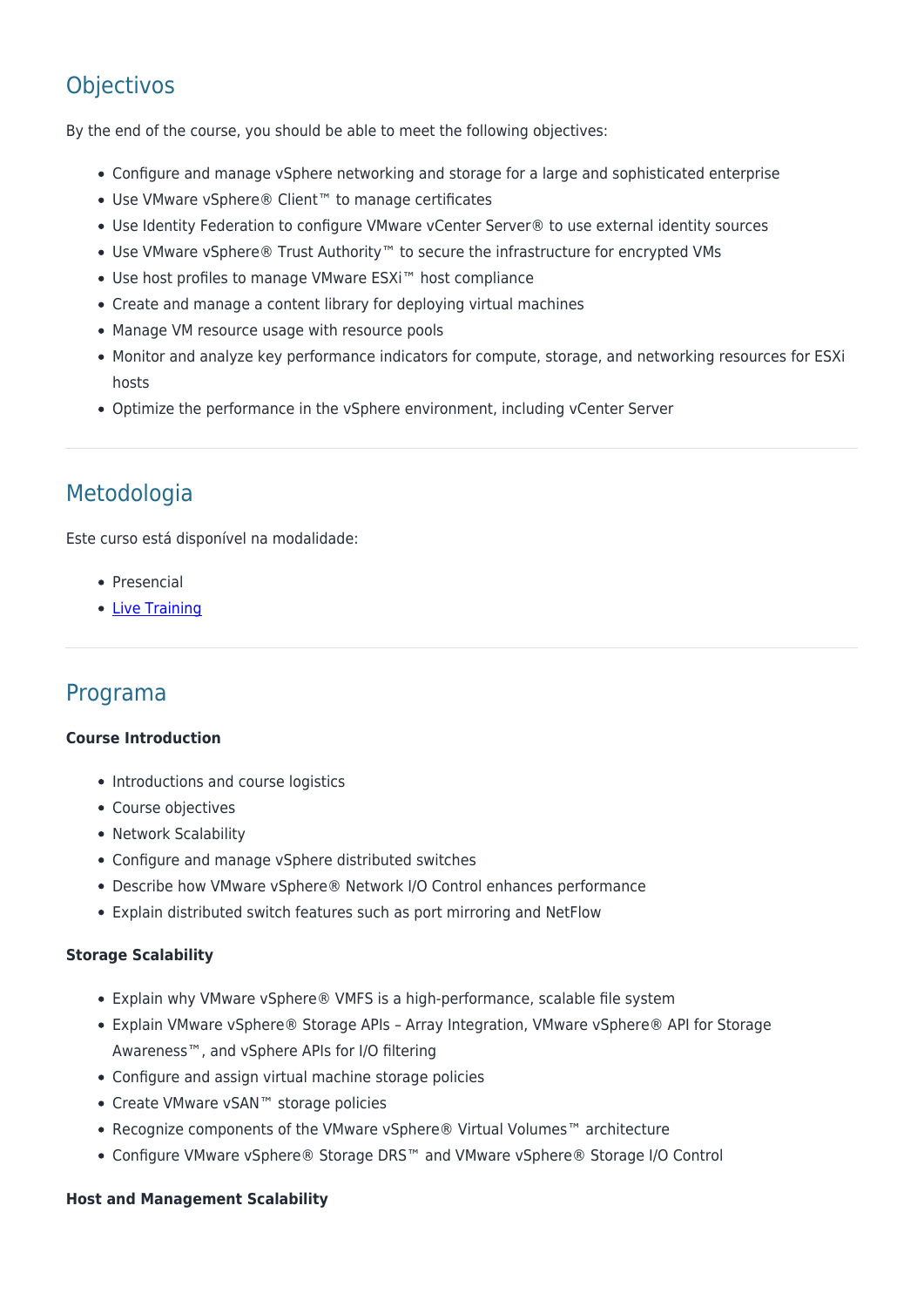- Use the vSphere Client to manage vSphere certificates
- Describe identity federation and recognize its use cases
- Configure identity federation to allow vCenter Server to use external identity provider
- Describe the benefits and use cases of vSphere Trust Authority
- Configure vSphere Trust Authority
- Use host profiles to manage ESXi configuration compliance
- Create a local content library and subscribe to a published content library
- Deploy VMs from a content library
- Create and manage resource pools in a cluster
- Describe how scalable shares work

#### **CPU Optimization**

- Explain the CPU scheduler operation and other features that affect CPU performance
- Explain NUMA and vNUMA support
- Use esxtop to monitor key CPU performance metrics

#### **Memory Optimization**

- Explain ballooning, memory compression, transparent page sharing, and host-swapping techniques for memory reclamation when memory is overcommitted
- Use esxtop to monitor key memory performance metrics

#### **Storage Optimization**

- Describe storage queue types and other factors that affect storage performance
- Discuss vSphere support for NVMe and iSER technologies
- Use esxtop to monitor key storage performance metrics

#### **Network Optimization**

- Explain performance features of network adapters
- Explain the performance features of vSphere networking
- Use esxtop to monitor key network performance metrics

#### **vCenter Server Performance Optimization**

- Describe the factors that influence vCenter Server performance
- Use VMware vCenter® Server Appliance™ tools to monitor resource use Supplemental Content

#### Appendix A: vSphere Auto Deploy

- Explain the purpose of VMware vSphere® ESXi ™ Image Builder CLI
- Explain the purpose of VMware vSphere® Auto Deploy™
- Describe how an autodeployed ESXi host boots
- Configure a vSphere Auto Deploy environment

#### Appendix B: vSphere Security